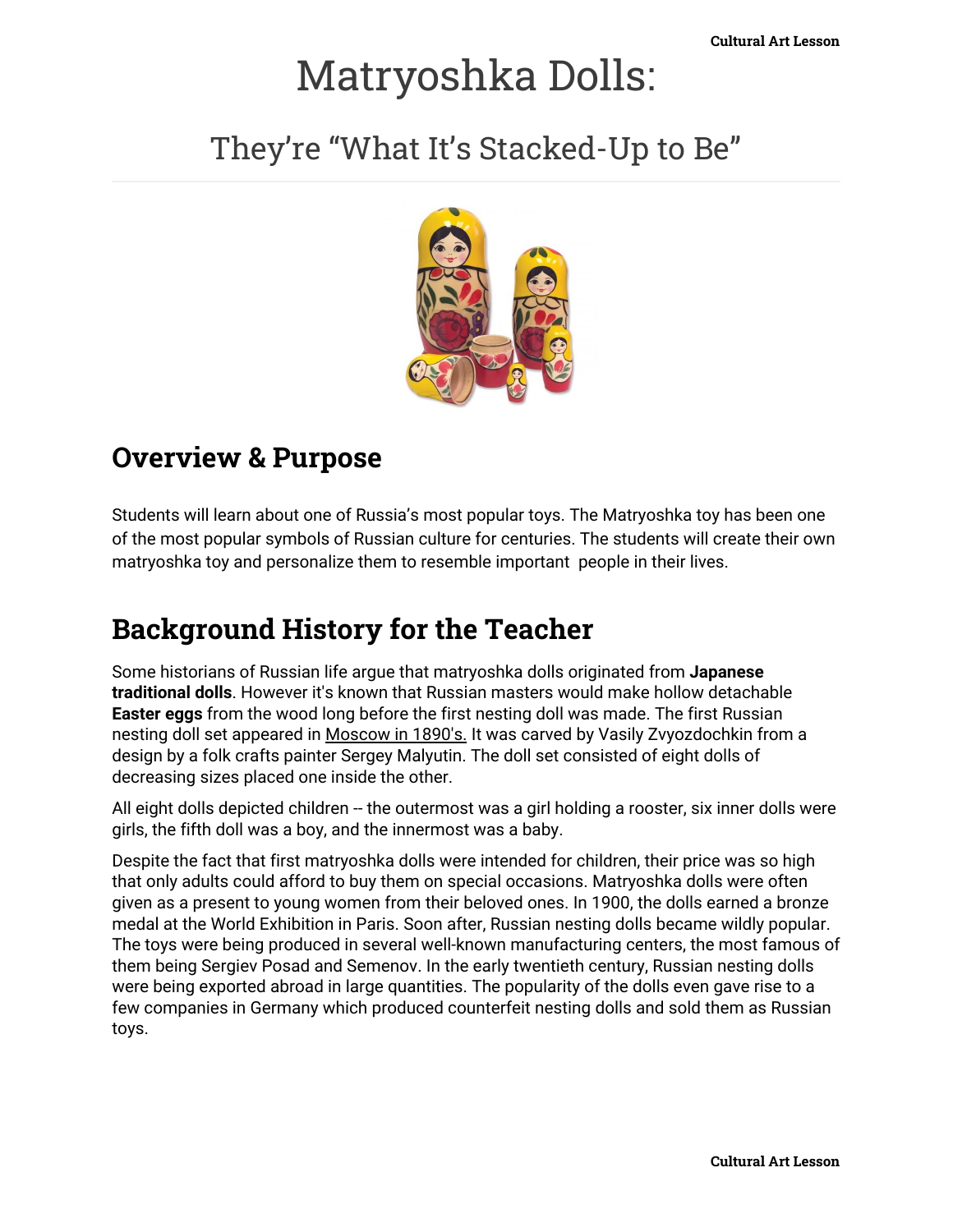# **Education Standards**

**Creative expression.** The student communicates ideas through original artworks using a variety of media with appropriate skills. The student expresses thoughts and ideas creatively while challenging the imagination, fostering reflective thinking, and developing disciplined effort and progressive problem solving skills. The student is expected to:

- (A) integrate ideas drawn from life experiences to create original works of art;
- (B) create compositions using the elements of art and principles of design; and
- (C) produce drawings; paintings; prints; sculpture, including modeled forms; and other

art forms such as ceramics, fiber art, constructions, mixed media, installation art, digital art and media, and photographic imagery using a variety of materials.

**Historical and cultural relevance.** The student demonstrates an understanding of art history and culture by analyzing artistic styles, historical periods, and a variety of cultures. The student develops global awareness and respect for the traditions and contributions of diverse cultures. The student is expected to:

(A) identify simple main ideas expressed in artworks from various times and places;

## **Materials Needed**

Paper cups (4 different sizes- 3 oz, 6 oz, 8 oz, 12 oz.) Gluestick Flesh coloured paper Scrapbook or patterned paper Pens/markers The History of the Matryoshka Dolls Powerpoint

## **Vocabulary**

**Tradition** Symbol **Culture** 

#### **Student Objectives**

- 1. Students will learn the history of the Matryoshka Dolls, including a Russian nursery tale, *Happy Together.*
- 2. Students will create a set of nesting dolls to depict their family.

# **Activity**